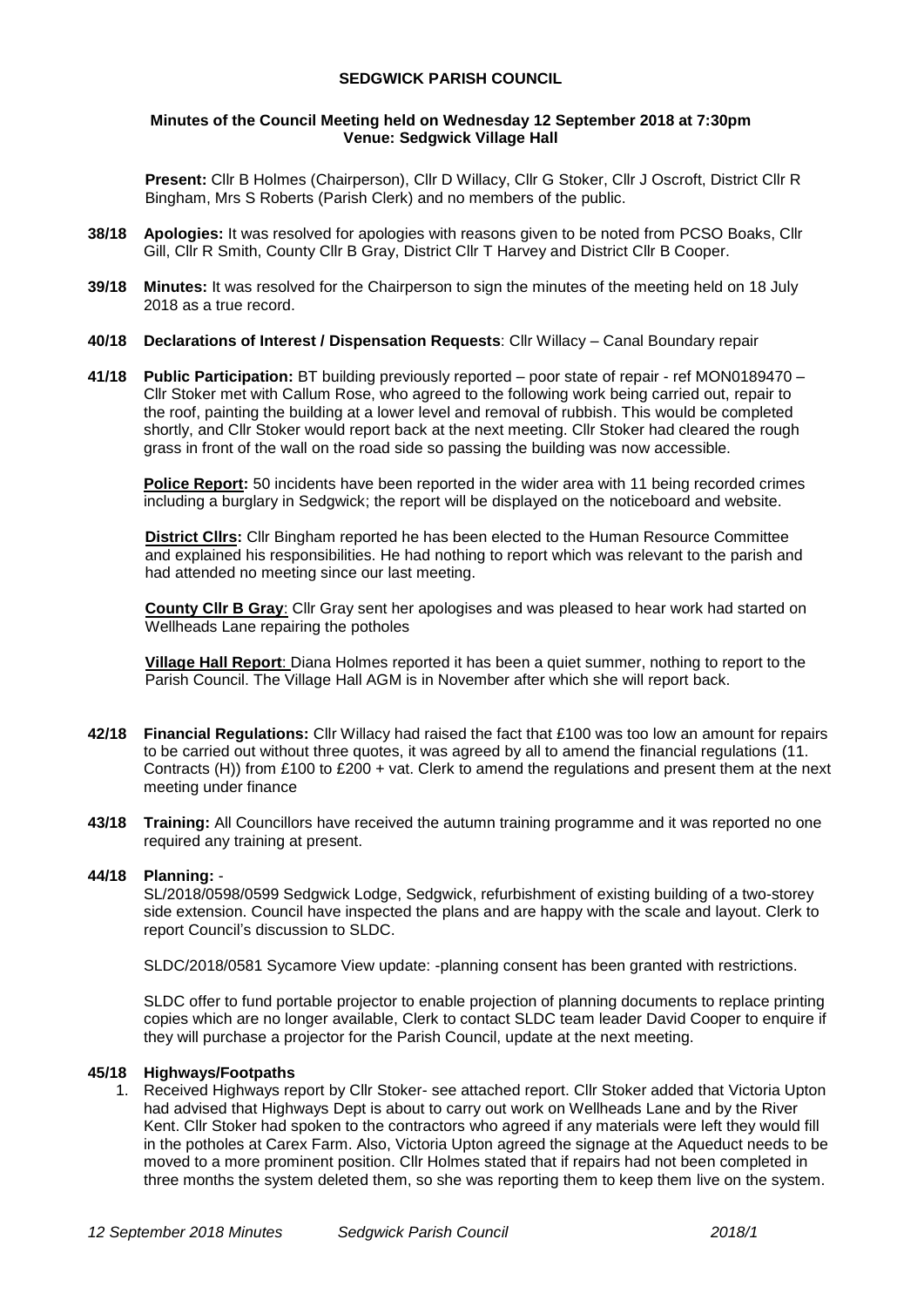2. The sign post on Back Lane is rotten and in need of repair, Cllr Stoker agreed to provide quotes for the replacement sign. It was also agreed to add on signpost the Millennium Field, defibulator and Cricket Club. It was also raised to establish what the cost would be to install a metal shoe on the original post, remove the rotten part and add the addition signs to the existing post. Quotes to be raised for the next meeting

# **46/18 Playground /Millennium Field**

- 1. Cllr Stoker has carried out the monthly check on the Millennium Field and reported that all repairs and cleaning work had been completed and bins emptied. It was raised that the new basketball base was crumbling, Cllr Willacy agreed to inspect it. Cllr Stoker produced a quote for two further flagstones and he agreed to add them to the base.
- 2. The Annual Safety Inspection from ROSPA report has been emailed to all Councillors. The action points highlighted, and responses are as follows: -
	- football nets need to be fixed Cllr Stoker to peg them down
	- basketball post requires warning sign Cllr Holmes to produce, laminate signage
	- Large slide step rotten, Cllr Willacy to remove and repair
	- Fiberglass body and internal steps and log cross bar in wood, need to be monitored by monthly inspections,
	- bark required at the base of the slide- it was agreed to trial two types and raise the results in the spring 2019.

# **47/18 Canal**

- 1. The Woodland Management and Safety Inspection by A Hearne has been carried out and a written report is still not available.
- 2. Cllr Willacy has obtained quotes to cut the large tree £85.00, removed the stump (chemical and winch) £70.00, removed other marked Ash Trees £85.00 and trim and treat the goat willow £95.00. All agreed for this work to be carried out by Mr Parks
- 3. The vegetation including tree roots growing in the joints of the Aqueduct stonework needs removing to avoid damage. Cllr Stoker has cleared the vegetation.
- 4. The iron work stumps are visible above ground level have been removed by Cllr Willacy
- 5. The map of the canal area shows some boundary marks copies of the map attached to the Deeds was distributed and Cllr Holmes clarified the position and ownership of the boundaries. According to the marks on the map. It was agreed to meet and view the boundary near the ice house before the next meeting to clarify the situation regarding the post and wire fence. Clerk to arrange the inspection.
- 6. The small area of the stone wall boundary has been repaired by P Airey cost £35.00.
- 7. The first bench along the path has been repaired by P Airey £48.50, which was agreed for payment under section 14 c
- 8. LCRP Update: Helen Moriaty reports that they are appointing a project manager who will have responsibilities for the LCRP project for Sedgwick, Hincaster and Stainton. Council hope to explore the suggested improved hand rail and signage with the project manager in the near future.
- 9. Chairperson wished to thank everyone for all the work carried out on the Canal this summer.

# **48/18 Data Protection Training:**

- 1. Cllr Holmes provided a written report regarding implementing GDPR compliance see report
- 2. The advice for Councillors Document was discussed and approved.
- 3. The Implementation Plan was agreed and the next phase actioned.
- 4. ICO July Newsletter had been received and sent to all Councillors.

# **49/18 Website:** see report by Cllr Holmes

Cllr Holmes remarked on how more people where accessing the site and the feedback was good.

# **50/18 Finance**

- a) Bank Balance as of 30 August 2018 £9,858.23 & Reserve Account £10,004.38
- b) Anonymous Donation received from a resident of £100, to be used for maintenance of the Millennium Field. (it was agreed to purchase the bark needed for the play swing)
- c) Payments Approved: broadband Village Hall August £18.99, Printing Plus-Newsletters £122.12, ROSPA Play Safety Report £ 117.60, P Airey repair stone wall £35.00 and repair to Bench £48.50. Village Green- Bench Cllr Stoker £249.99 and broadband Village Hall September £18.99.
- d) The Accounts Report from Meeting Dated 18 July 2018, the transactions cleared was signed.